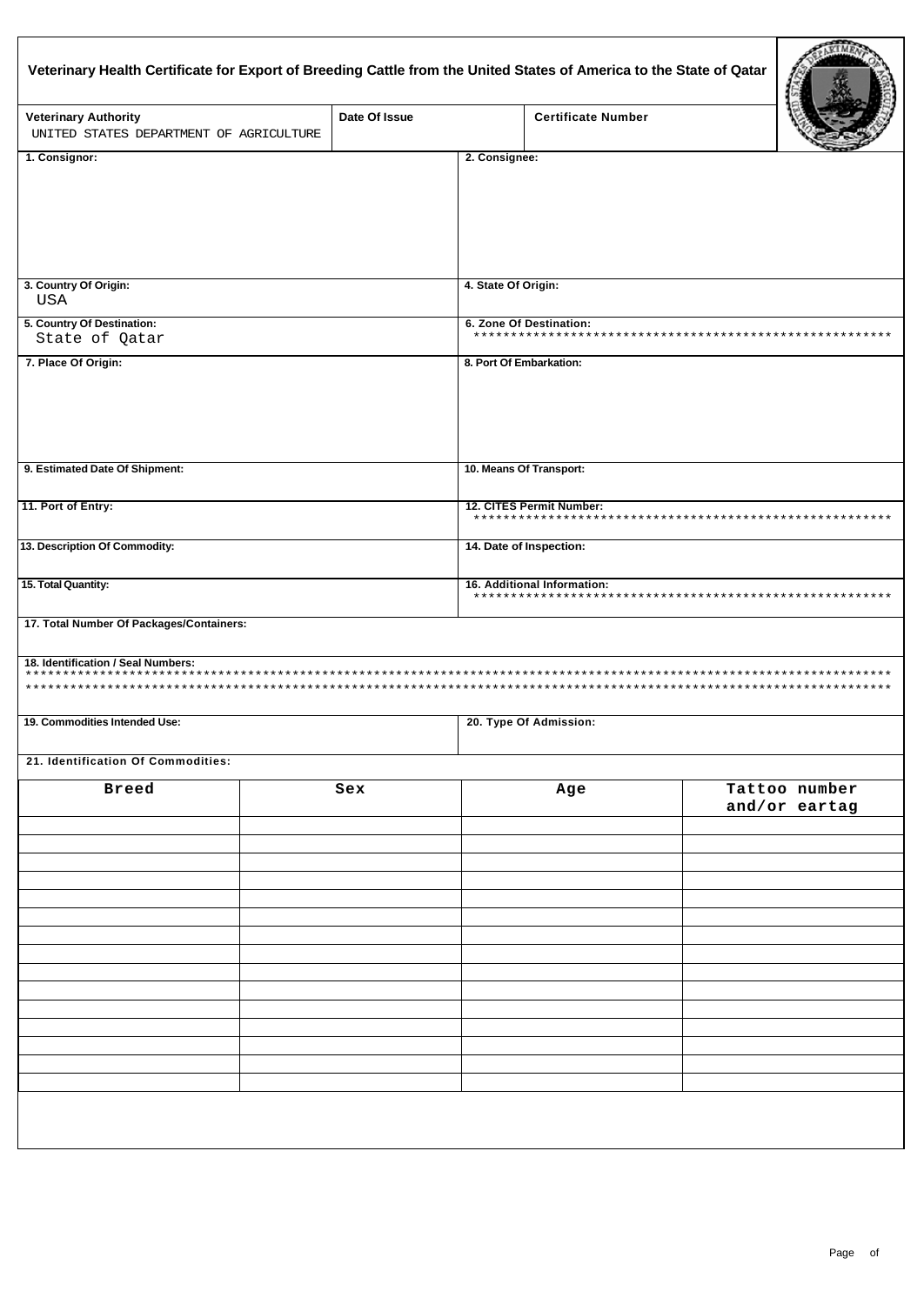**Veterinary Health Certificate for Export of Breeding Cattle from the United States of America to the State of Qatar**

| <b>Veterinary Authority</b><br>AGRICULTURE<br>STATES DEPARTMENT<br>OF<br>UNITED | Date Of Issue | <b>Certificate Number</b> |  |
|---------------------------------------------------------------------------------|---------------|---------------------------|--|

## **Certification Statements:**

I, the undersigned USDA accredited veterinarian, certify that the animals described above meet the following requirements:

- 1. The animals were born in the United States of America or were legally imported into the United States of America.
- 2. The animals were born after the date from which the ban on meat-and-bone meal and greaves derived from ruminants was effectively enforced.
- 3. The animals are identified with a permanent identification system recognized by the USDA.
- 4. The United States of America is recognized by World Organization for Animal Health (OIE) as a country having a negligible risk status for bovine spongiform encephalopathy (BSE).
- 5. Upon inspection, prior to export, the animals were found clinically healthy.
- 6. The animals were negative for brucellosis using a card, or rivanol or complement fixation serologic test within a period not more than 60 days prior to export or originate from farms with no reported cases of Brucella in the last three (3) years.
- 7. The animals to be exported were negative for bovine tuberculosis within 60 days prior to export using an individual intradermal tuberculin caudal fold test using 0.1 ml of PPD tuberculin and indicating date of the reading of the test or originate from farms with no reported cases of bovine tuberculosis in the last three (3) years. (insert date of reading of test, if applicable)
- 8. The animals to be exported were negative for Enzootic Bovine Leucosis (EBL) using either the ELISA or AGID test within a period no more than 60 days prior to export.
- 9. The animals did not show clinical signs of piroplasmosis.
- 10. The animals were inspected and found free of clinical signs of leptospirosis and were vaccinated between 10 and 90 days prior to the date of export against leptospirosis, using a polyvalent bacterin against (L. pomona, L. icterohemorrhagiae, L. canicola, L. grippotyphosa and L. hardjo).
- 11. The animals were inspected and showed no clinical sign of infectious bovine rhinotracheitis (IBR)/infectious pustular vulvovaginitis (IPV);

## AND EITHER

The animals come from an IBR/IPV free herd or were kept in a quarantine station for the 30 days prior to shipment and were subjected to a diagnostic test for IBR/IPV on a blood sample on two occasions with negative results, at an interval of not less than 21 days.\*

OR

The cattle were regularly vaccinated for IBR/IPV in accordance with the manufacturer's recommendations.\*

12. The animals originate from herds where there have been no clinical cases of bovine viral diarrhea during the 12 months prior to export;

AND

The cattle for export were vaccinated for bovine viral diarrhea in accordance with the manufacturer's recommendations.